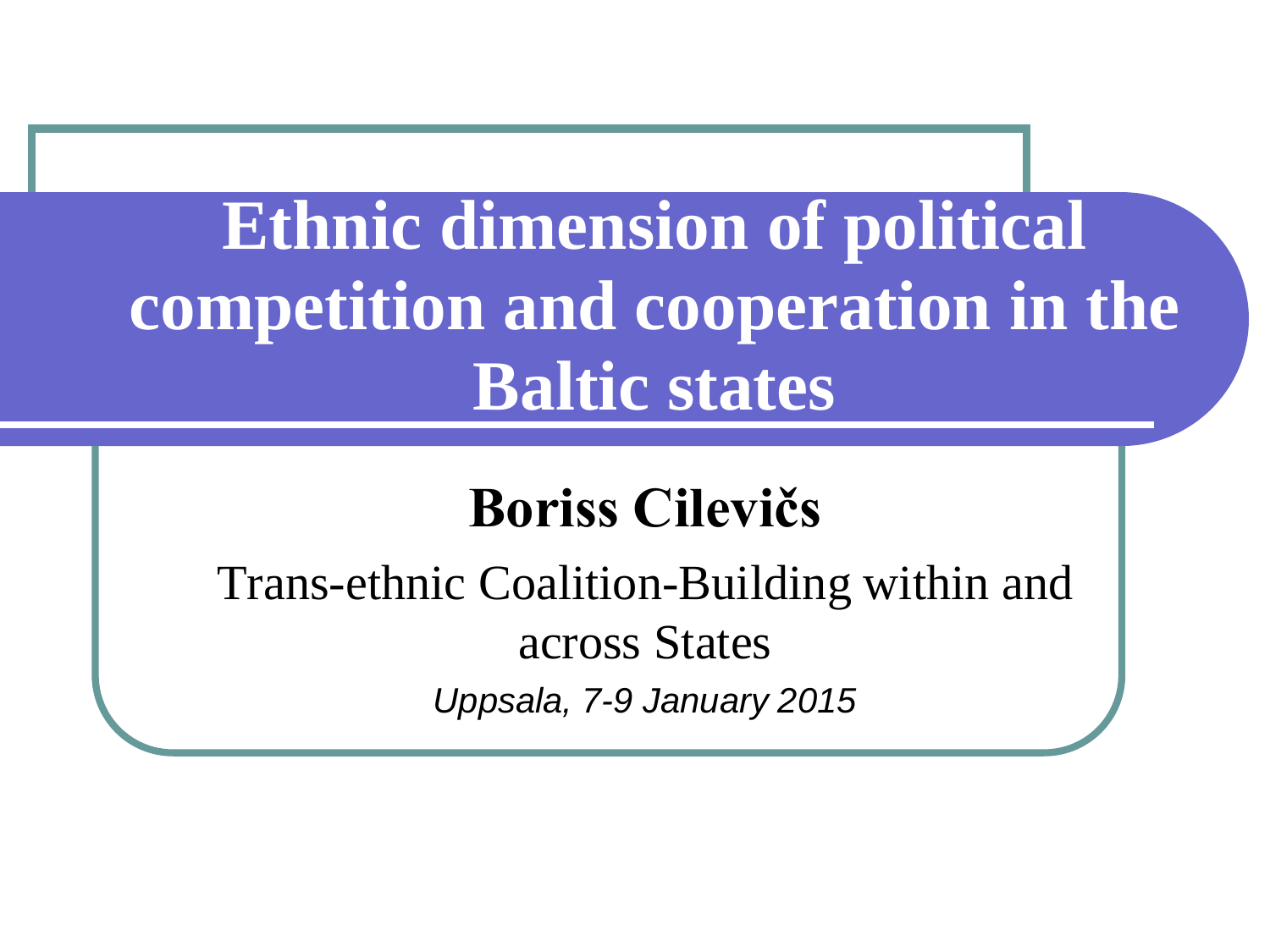# **Identity (ethnic, linguistic, cultural, religious) as a factor of shaping political stratification**

- Under what conditions may become **significant?**
- Cultural diversity is it enough?
- Power-sharing arrangements **accommodates or triggers politicization of ethnicity?**
- **(Con)federal arrangements?**
- *(Belgium, Switzerland…***)**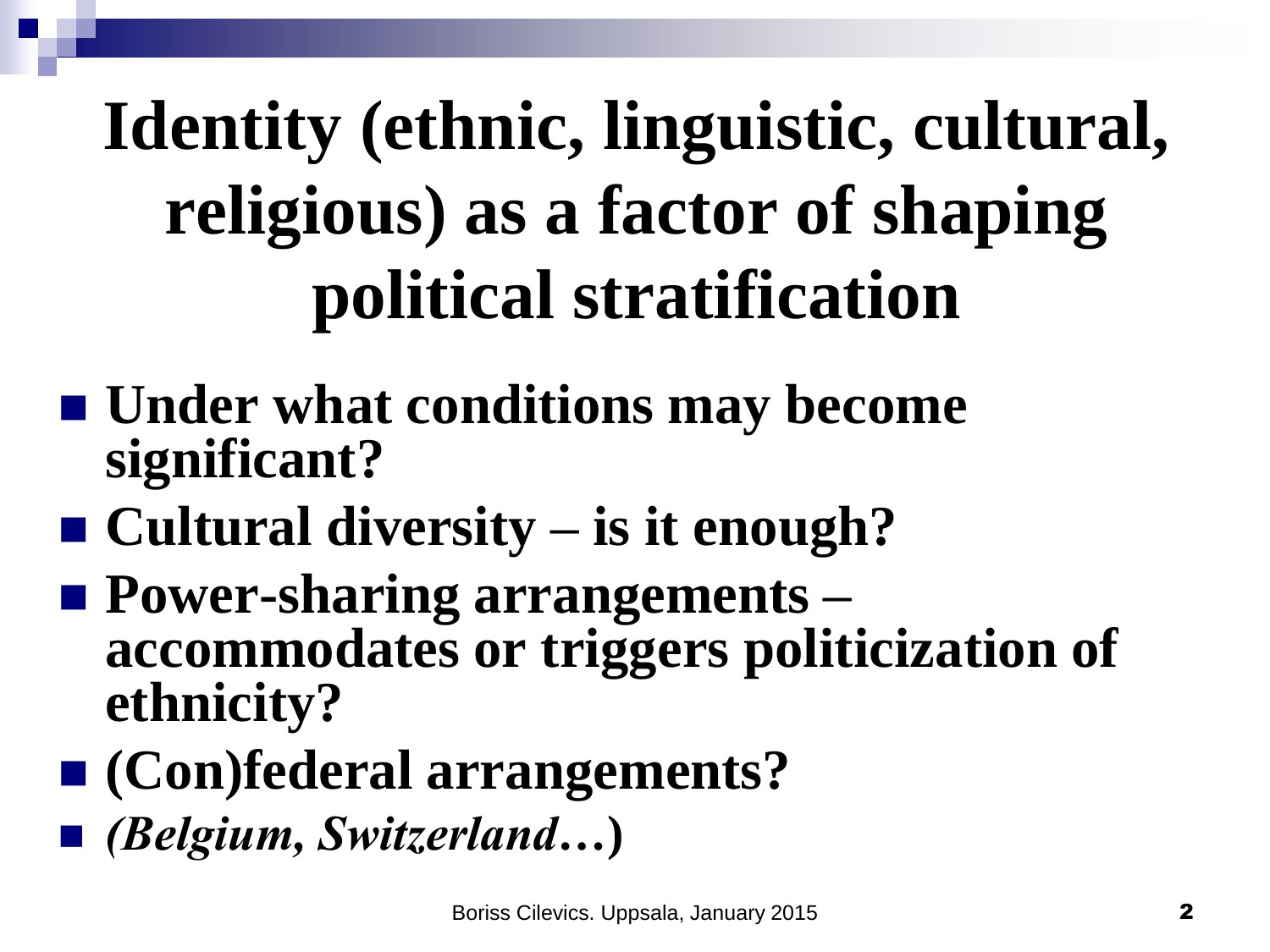#### **Concept of a nation-state and its interpretation in post-Communist Europe: the state's** *mission*

- The Constitution of Estonia: *"With unwavering faith and a steadfast will to strengthen and develop the state… which shall guarantee the preservation of the Estonian nation, language and culture through the ages...*
- The Constitution of Latvia: *'The State of Latvia*, *proclaimed on 18 November 1918, has been established by uniting historical Latvian lands and on the basis of the unwavering will of the Latvian nation to have its own State and its inalienable right of selfdetermination in order to guarantee the existence and development of the Latvian nation, its language and culture throughout the centuries…"*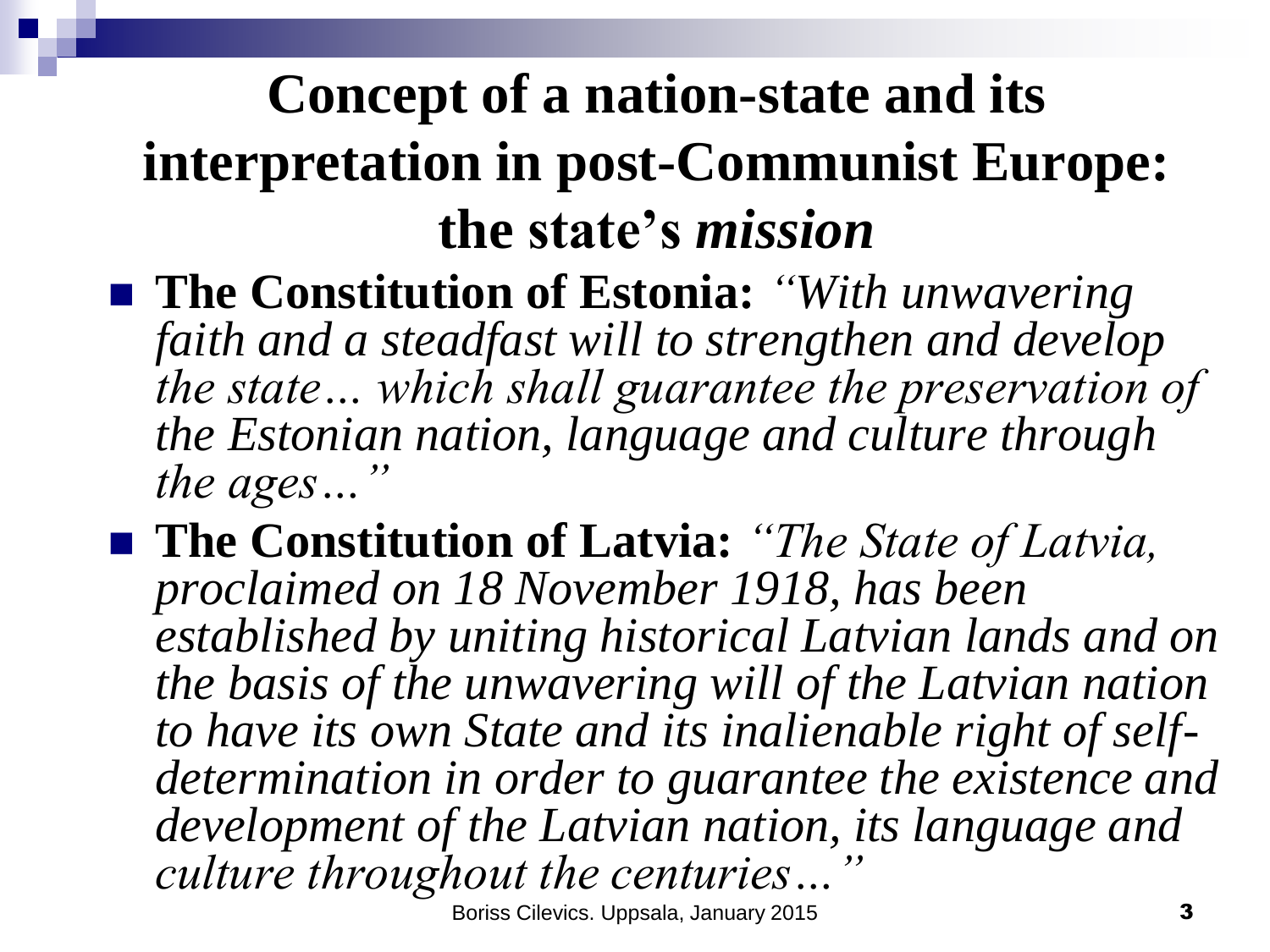#### Liberal concept of "cultural neutrality" **vs "ethnic statehood"**

- **East European tradition + Soviet legacy**
- Accommodation of diversity as a tool for **ensuring equality – "positive obligations" towards minorities?**
- **State's mission "positive obligations" towards majority, "special rights"**
- **Rozenvalds: Both majority and minority feel as oppressed minority**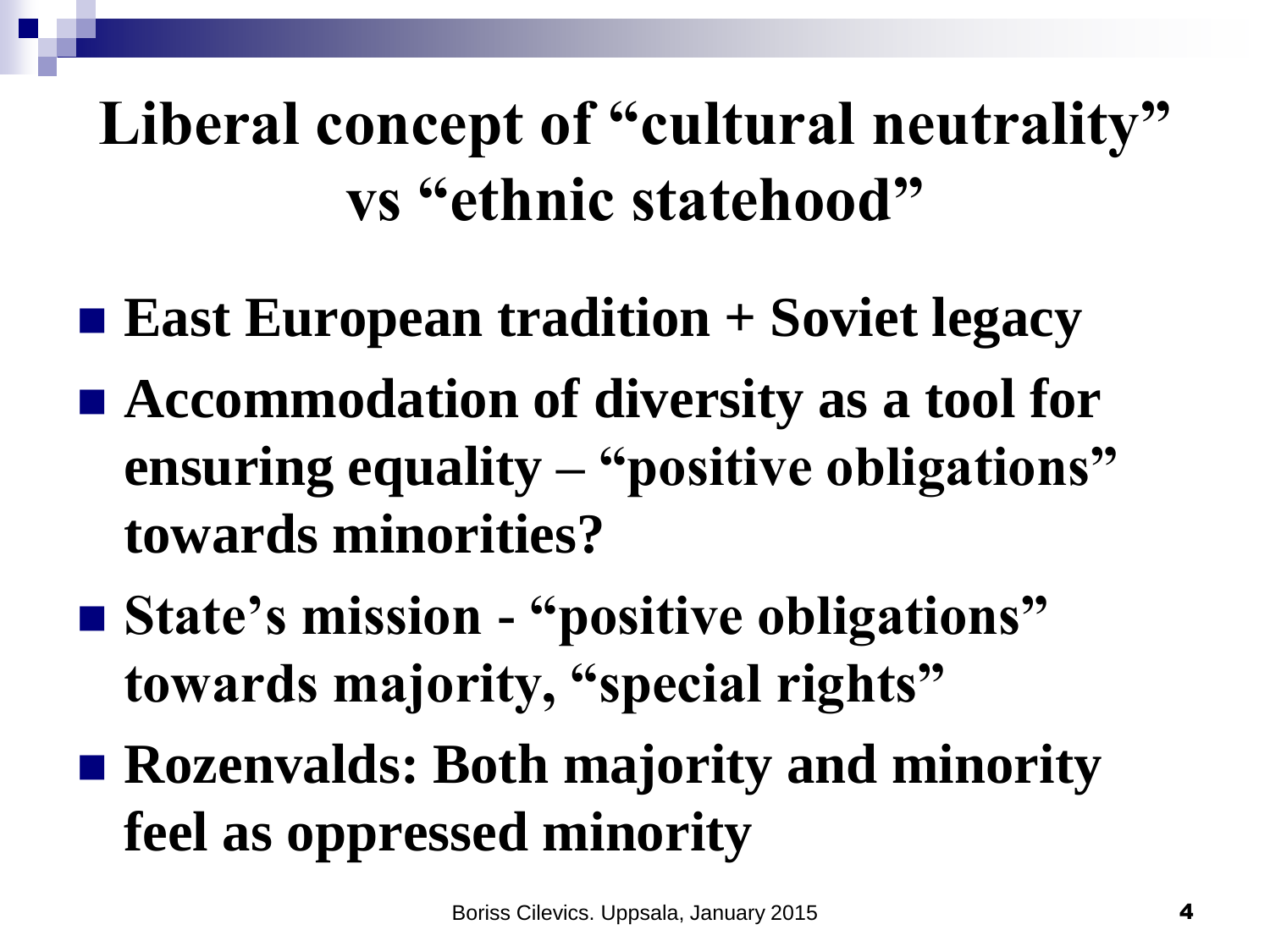# **Factors promoting and hindering "ethnicisation" of politics**

- competition for resources, particularly at the times of transition to market economy and large-scale privatization
- quest for democracy and equality
- **Conflict prevention considerations**
- $\blacksquare$  external influence, incl. political conditionality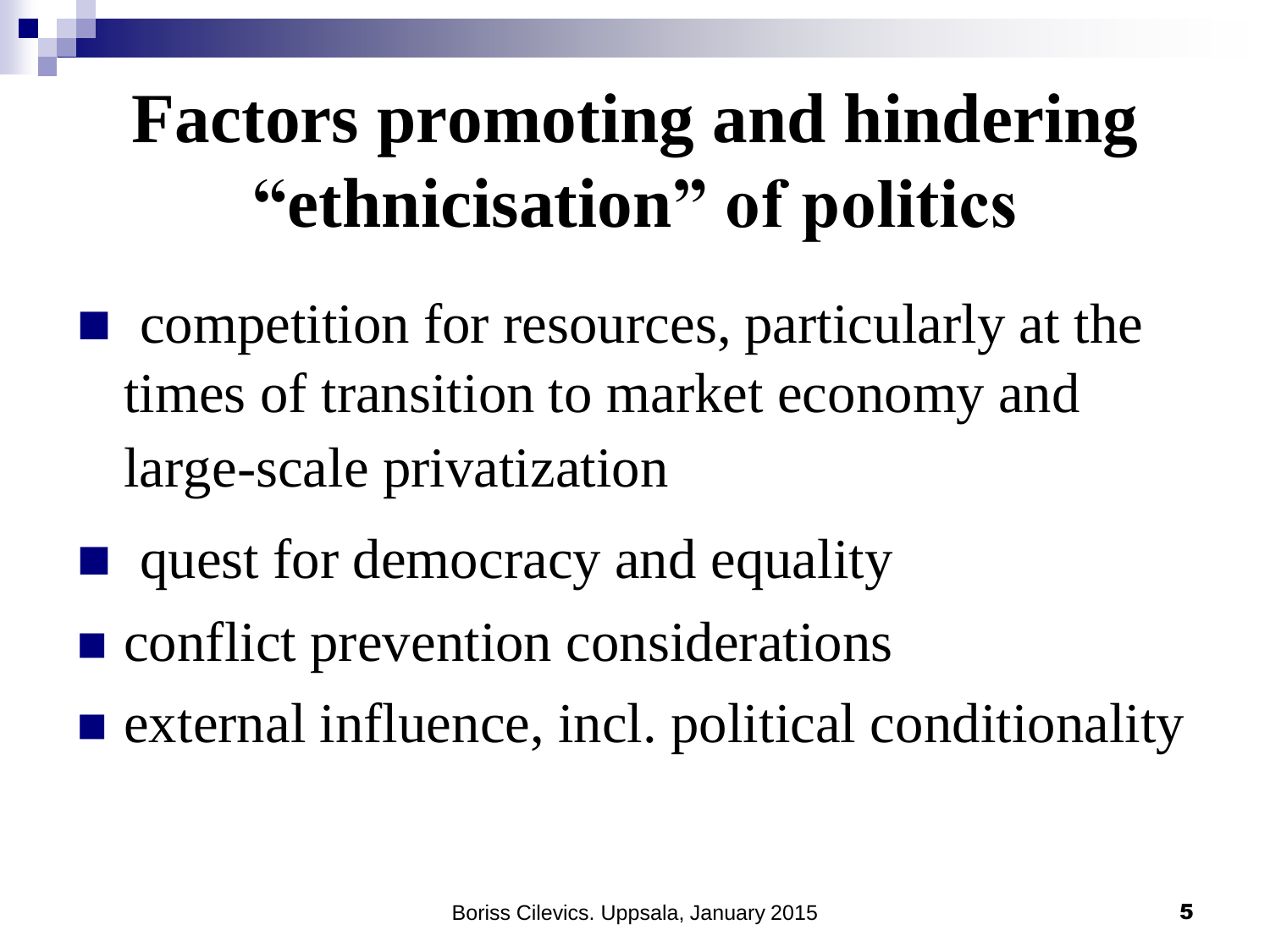### **Competition and cooperation over symbolic vs practical issues**

- Symbols and history: claims for "ownership" of the territory/state. Example: toponimics *(Hungarian place names in Slovakia)*
- **Practical issues: competition on equal footing.** Example: use of languages before public authorities *(extreme case – effective denial of the rights guaranteed by law)*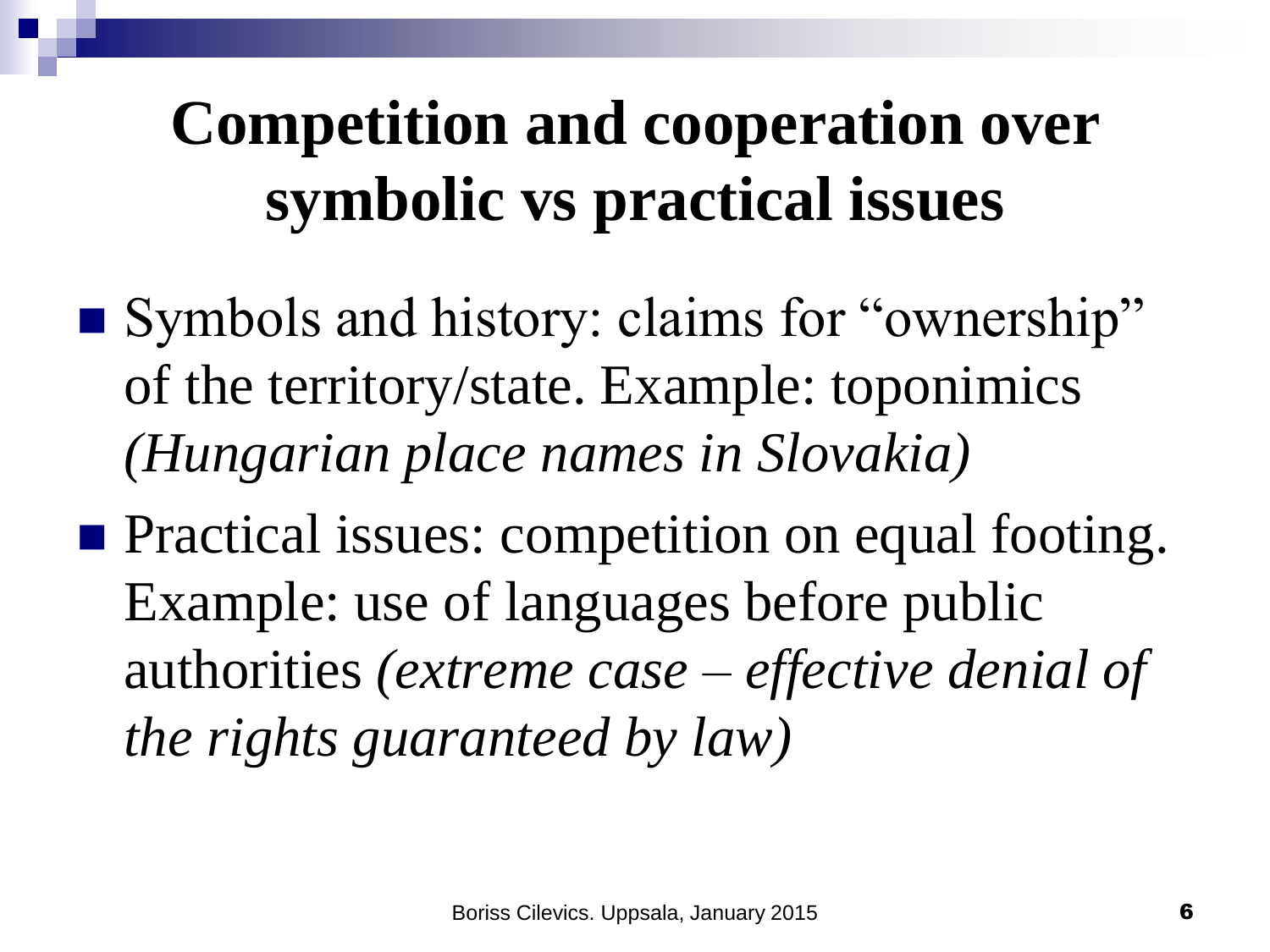### **Delimitation of boundaries between ethnic groups in the Baltic states**

- linguistic (first language) rather than "ethnic" (whatever it means) criteria
- "physical" separation?
- **n** mixed marriages
- **nultiple identity**
- **E** cannot judge by name
- $\blacksquare$  often loose boundaries "three communities"?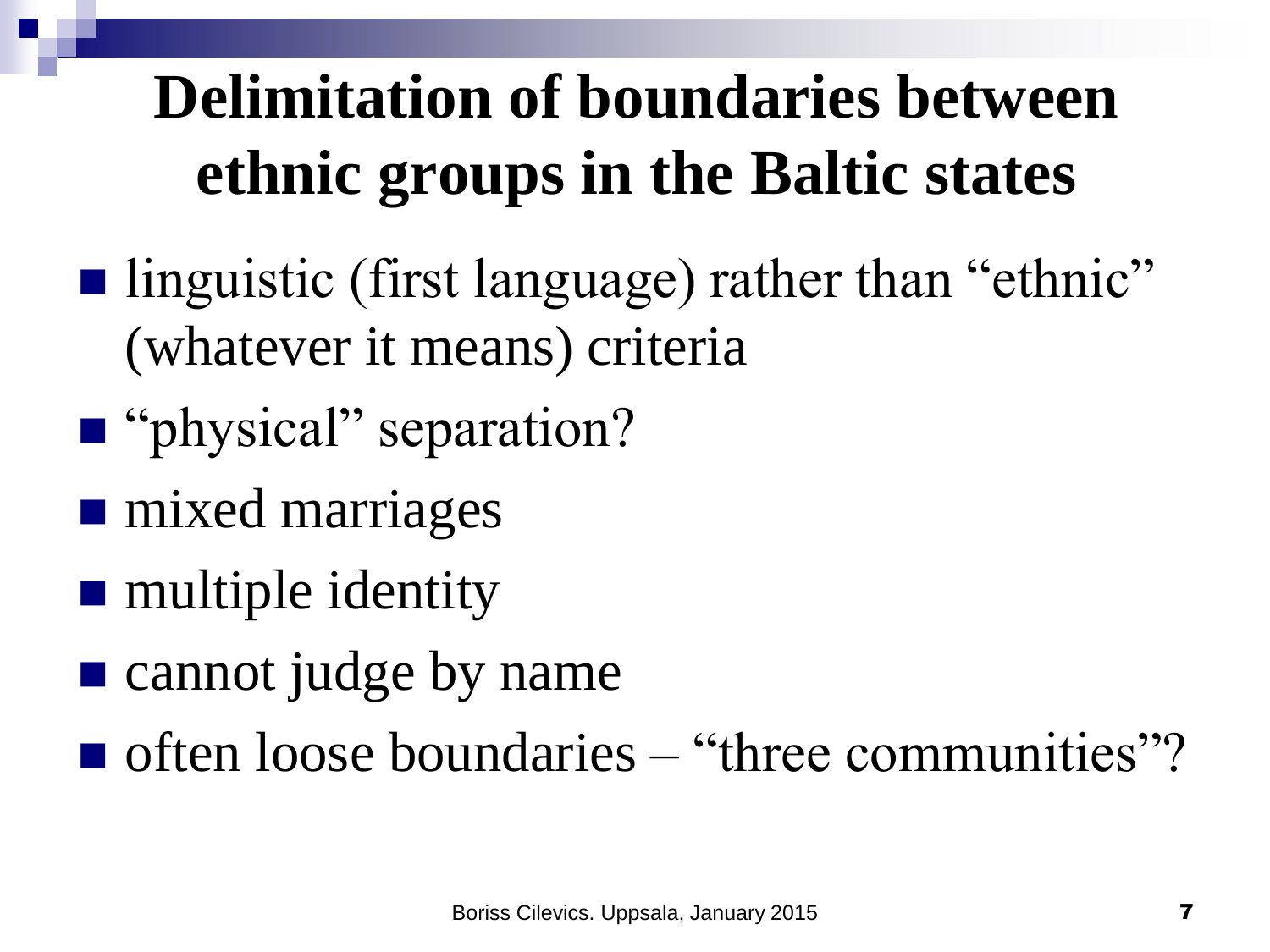### **Precondition for successful coalitionbuilding – effective participation**

- **consultation (consultative bodies)**
- **delegation of power**
- **autonomy (territorial or cultural)**
- **federalization**
- **formalized power-sharing**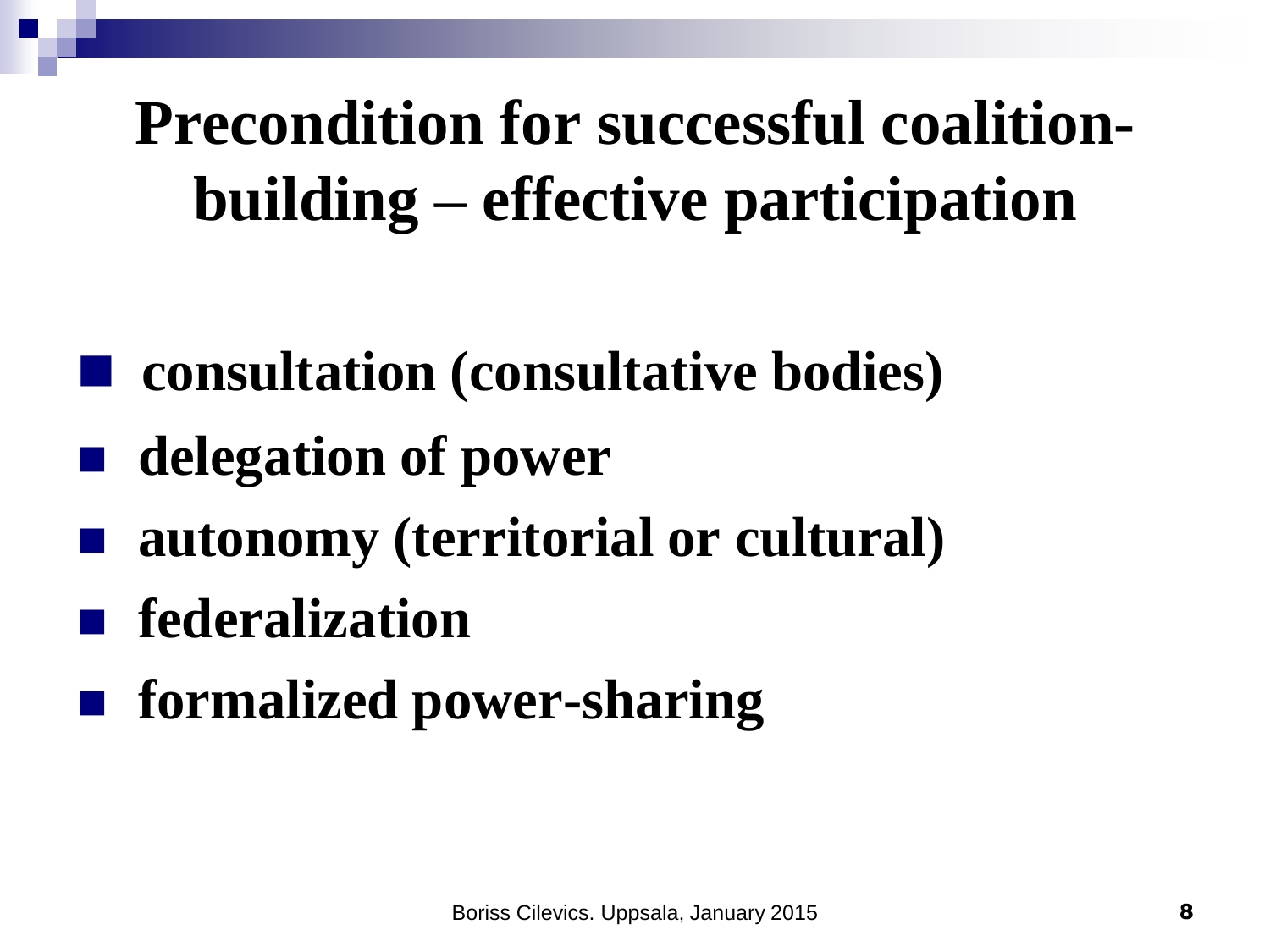## **Political representation**

- "ethnic" vs "mixed" parties
- **citizenship legislation – undermines effectiveness of ethnic parties, particularly in Latvia (voting rights in municipal elections)**
- ethnic parties: relative success in Lithuania, **total failure in Latvia and Estonia**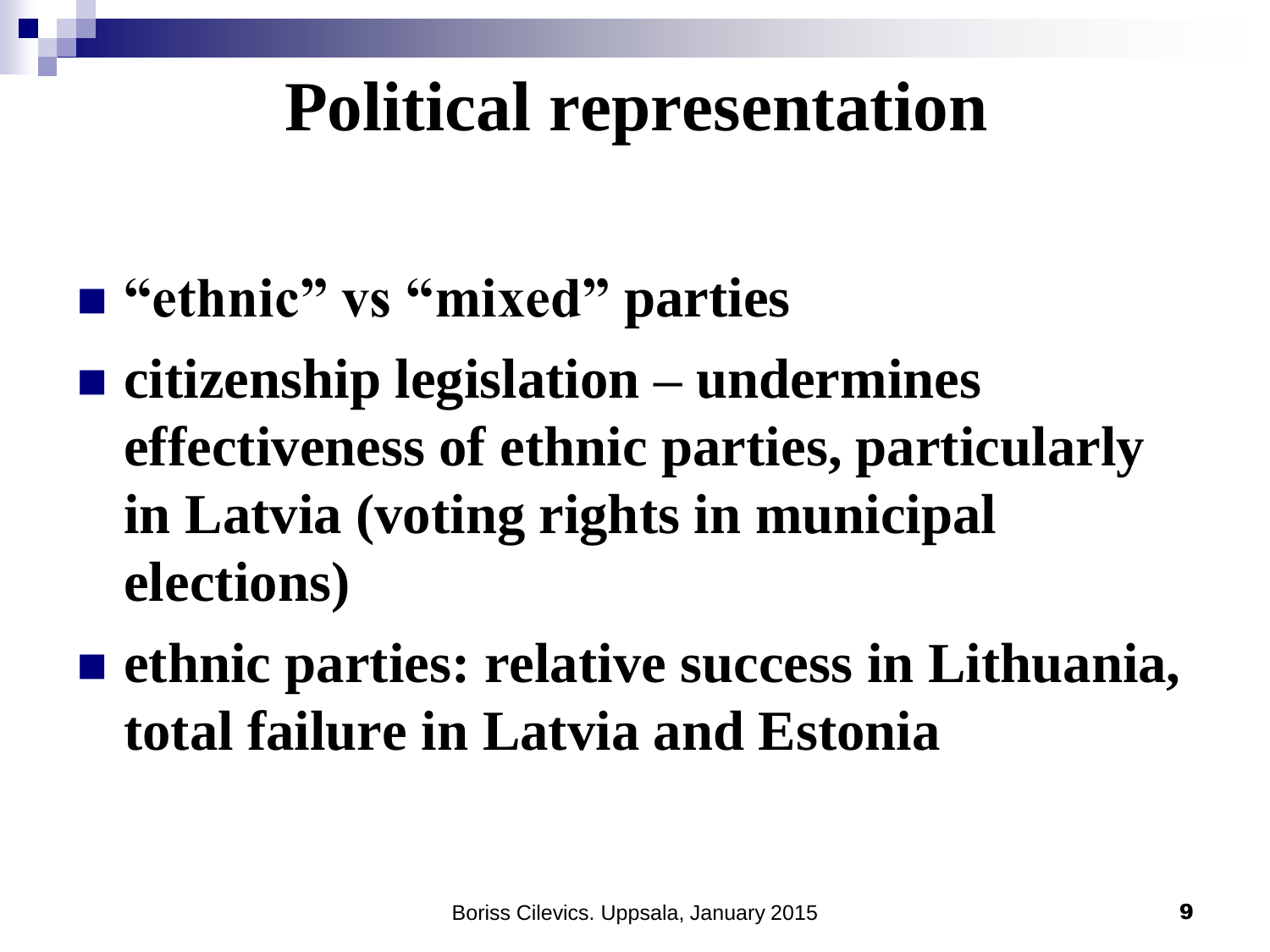## **Ethnic Polish MPs in Lithuania**

**Ethnic Polish MPs in Lithuania (share in total population: 7% in 1989, 6.6% in 2011)**

| <b>Elections</b> | Total                   | <b>Results of Electoral Action of</b><br>Poles in Lithuania | Elected (including majoritarian<br>constituencies) |
|------------------|-------------------------|-------------------------------------------------------------|----------------------------------------------------|
| 1992             | $\overline{\mathbf{4}}$ | 2.14%                                                       | $\overline{4}$                                     |
| 1996             | 3                       | 3.13%                                                       | 1                                                  |
| 2000             | 4                       | 1.95%                                                       | $\overline{2}$                                     |
| 2004             | 3                       | 3.79%                                                       | $\overline{2}$                                     |
| 2008             | 4                       | 4.80%                                                       | 3                                                  |
| 2012             | 8                       | 5.83%                                                       | $\boldsymbol{8}$                                   |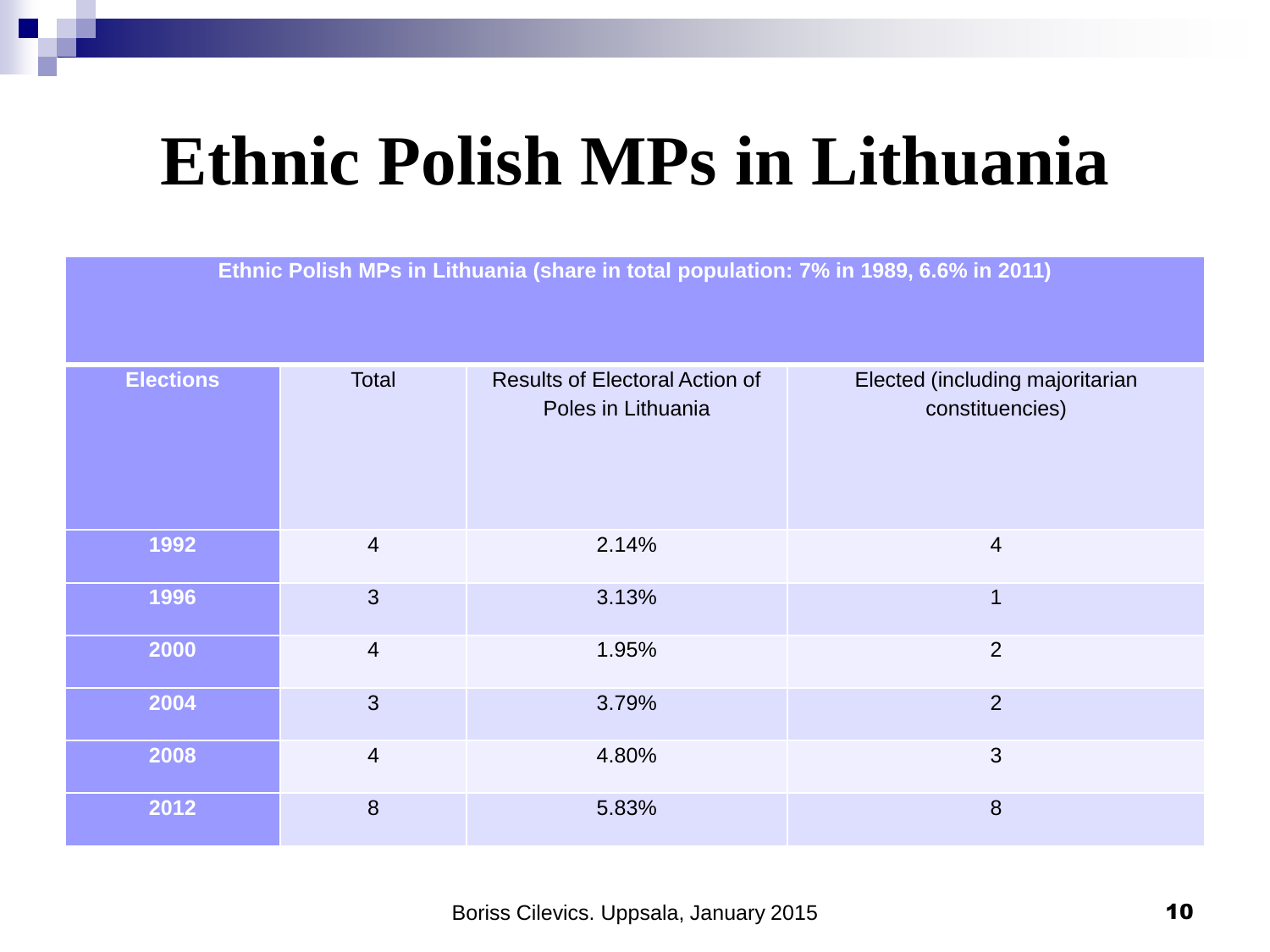# **Ethnic Russian MPs in Estonia**

**Ethnic Russian MPs in Estonia (share in total population: 30% in 1989, 25% in 2013)**

| <b>Elections</b> | Total           | Elected on the lists of "Russian<br>parties" |
|------------------|-----------------|----------------------------------------------|
| 1992             | $\mathbf 0$     | $\mathbf 0$                                  |
| 1995             | $\sqrt{6}$      | $6\phantom{1}6$                              |
| 1999             | $\,6\,$         | $\overline{4}$                               |
| 2003             | $\sqrt{6}$      | $\mathbf 0$                                  |
| 2007             | $6\phantom{1}6$ | $\mathbf 0$                                  |
| 2011             | 9               | $\overline{0}$                               |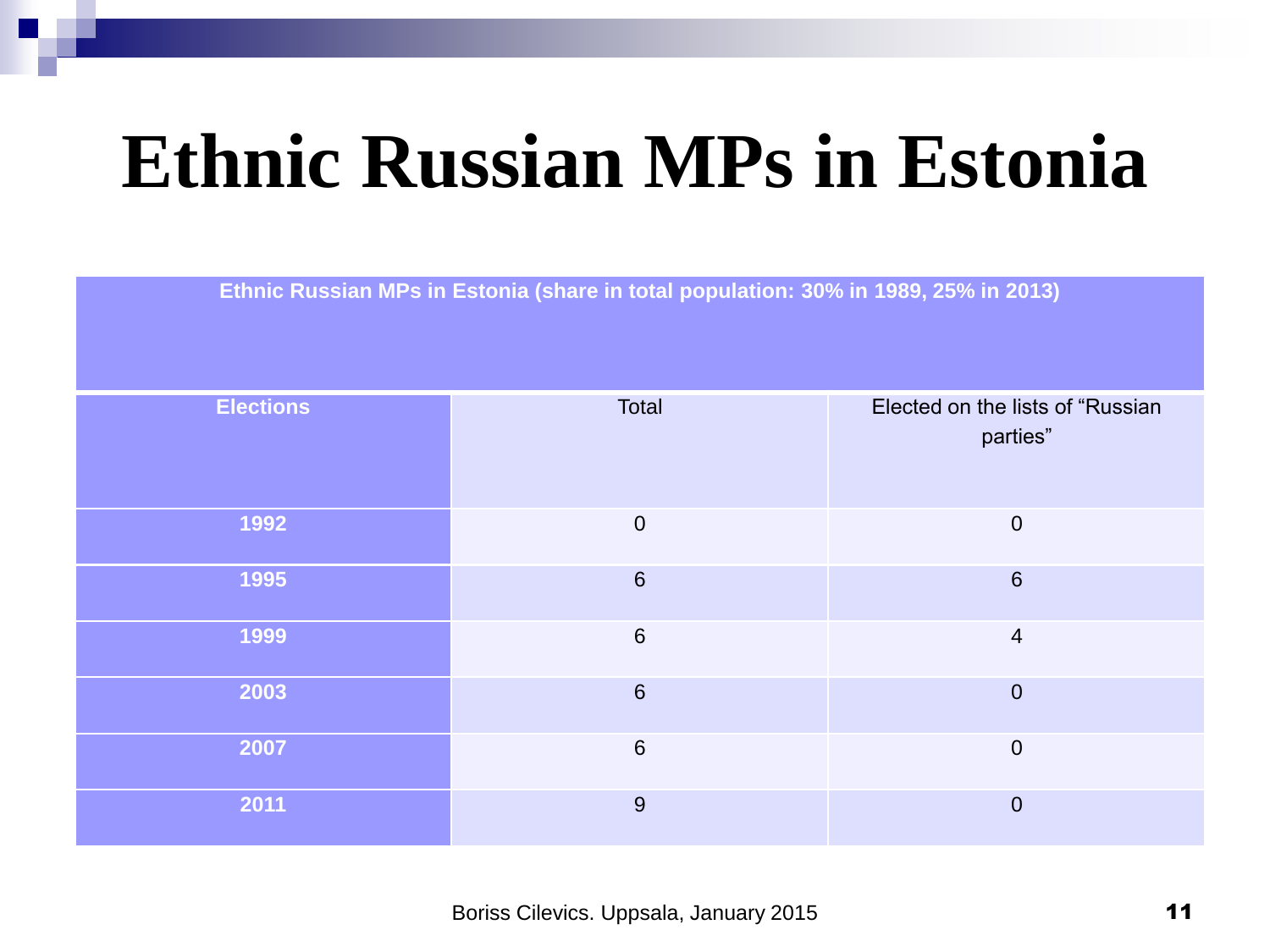## **Russian-speaking MPs in Latvia**

**Russian-speaking MPs in Latvia (share in total population: 48% in 1989, 37% in 2014)**

| <b>Elections</b> | Total          | Elected on the lists of "Russian<br>parties" |
|------------------|----------------|----------------------------------------------|
| 1993             | $\overline{7}$ | $\boldsymbol{0}$                             |
| 1995             | $\overline{7}$ | $\mathbf 0$                                  |
| 1998             | 14             | $\boldsymbol{0}$                             |
| 2002             | 22             | $\theta$                                     |
| 2006             | 27             | $\boldsymbol{0}$                             |
| 2010             | 26             | $\mathbf 0$                                  |
| 2011             | 27             | $\boldsymbol{0}$                             |
| 2014             | 21             | $\overline{0}$                               |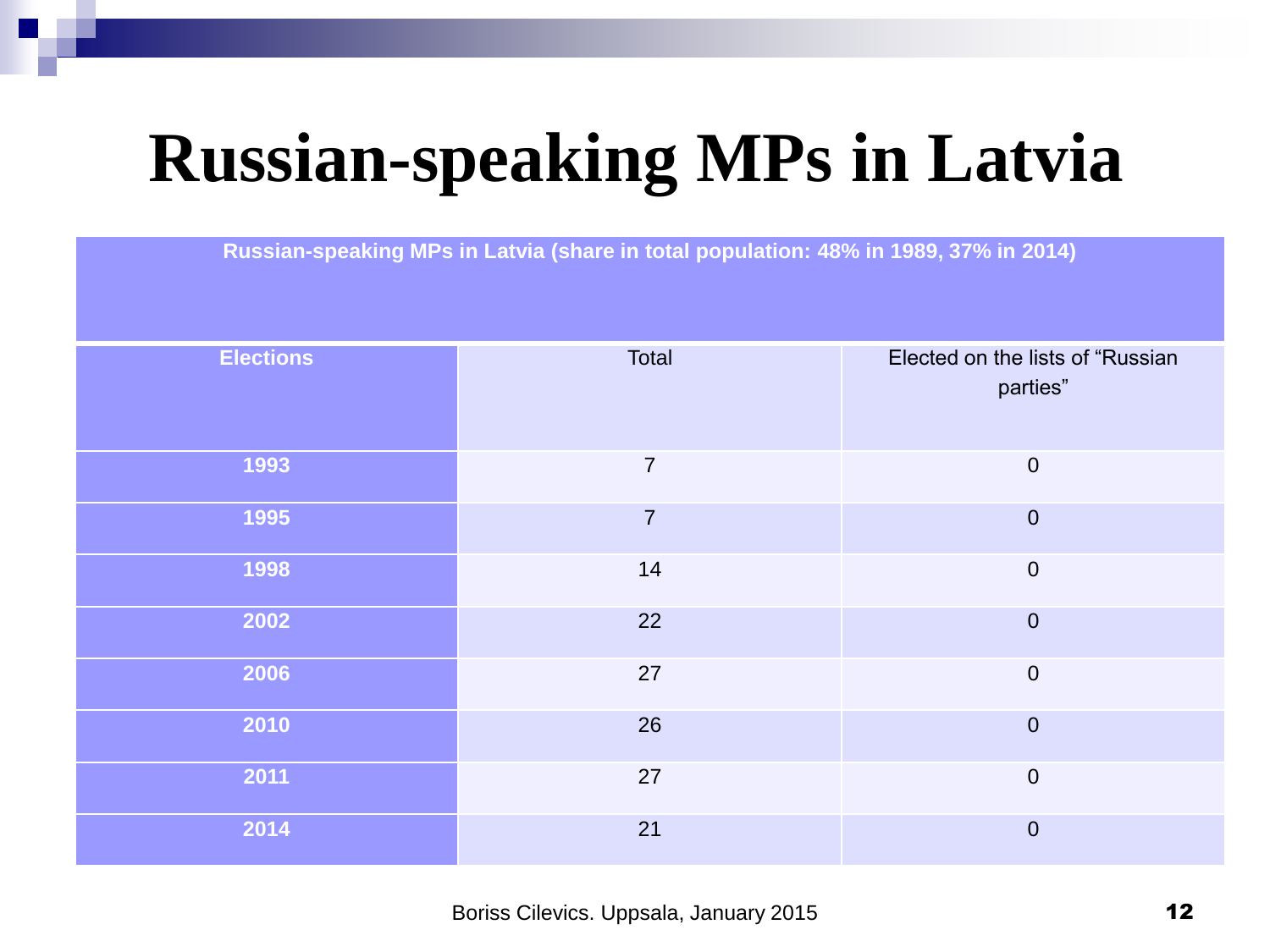### **External actors**

- **International organizations: political conditionality**
- Kin states: Poland (Lithuania), Russia **(Estonia, Latvia)**
- Concepts: diaspora vs national minority
- The "compatriots" approach
- **"Post-imperial syndrome"**
- **Competition for loyalty information war?**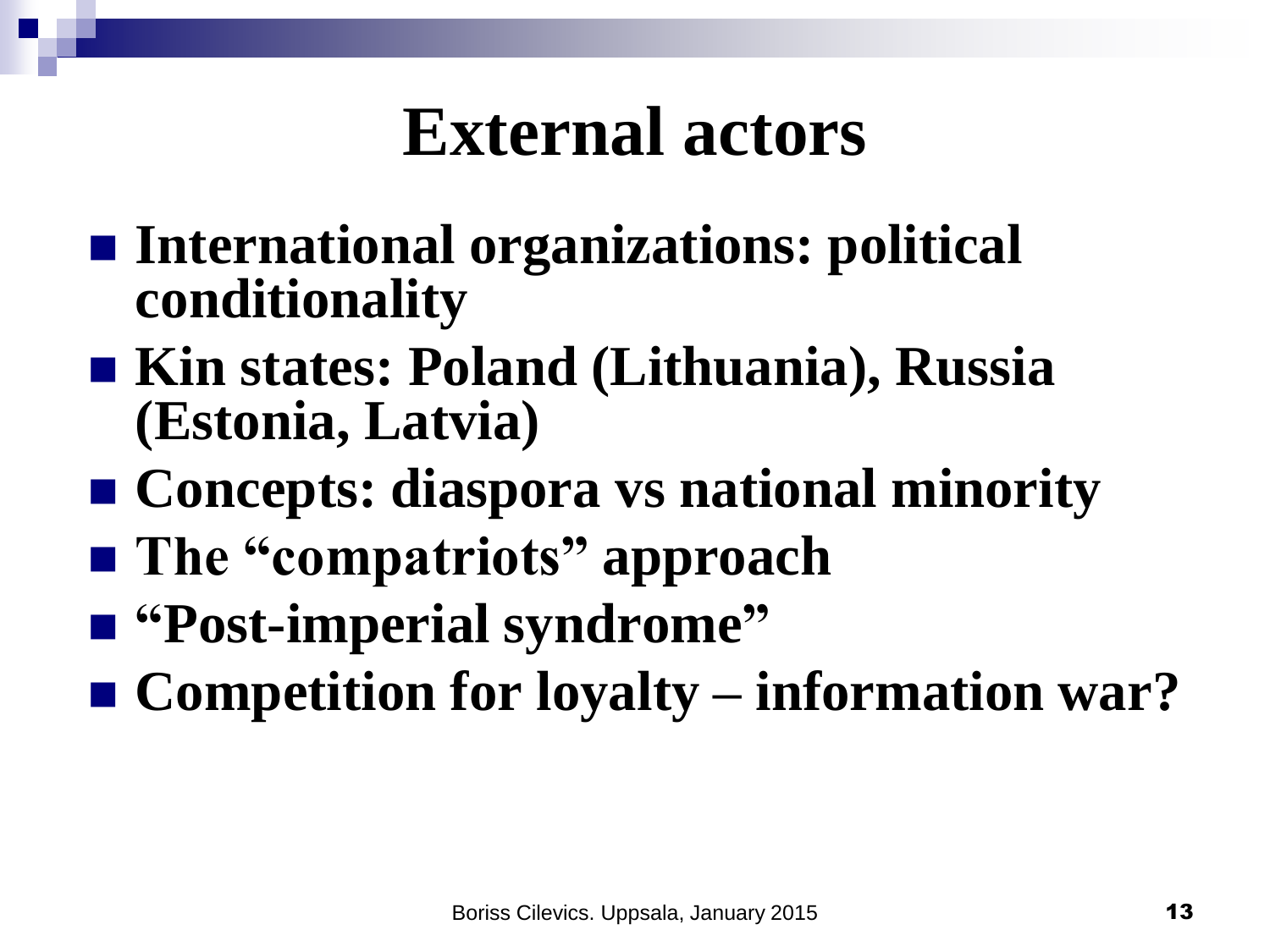- "Ethnic" vote: clear correlation between ethnicity **and voting patterns (Kolsto, Tsilevich EEPS 1997)**
- More complicated than just "Russians vote for **Russians"**
- **"Ethnic" parties: total failure in Latvia and Estonia, relative success in Lithuania**
- Citizens belonging to minorities tend to support **national parties advocating inclusive policies (Centre party in Estonia, SDP Concord in Latvia)**
- More minority politicians appear in mainstream **parties**
- Ethnic nature of parties: external labelling not **self-definition**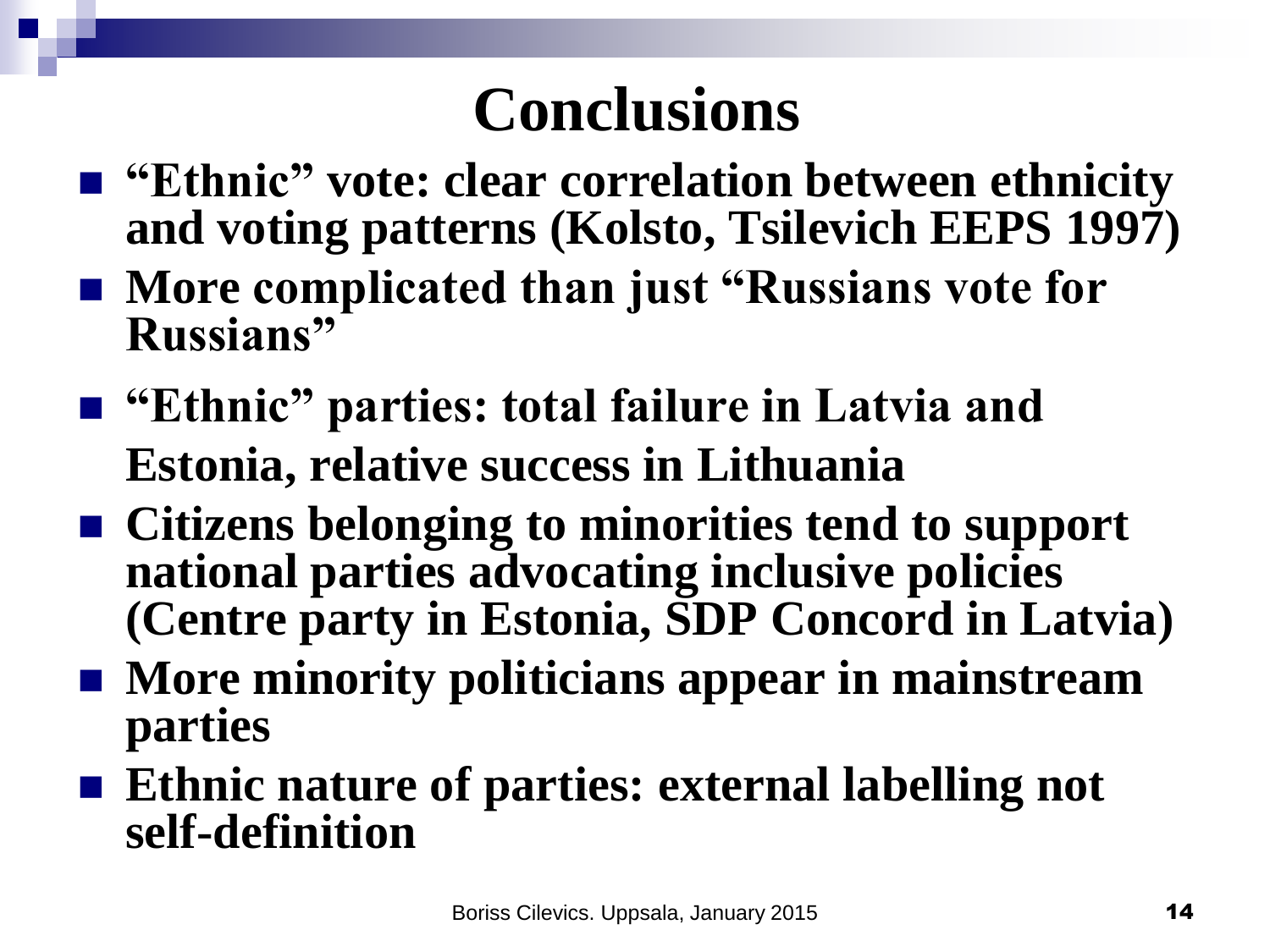- Changing meaning of "ethnic" ("Russian") parties **– rather in a geopolitical sense ("pro-western" vs "pro-Moscow"). Both Baltic states and Russia are interested in presenting as the latter**
- However, virtual absence of really "pro-Moscow" **parties – parties labelled as "Russian" unequivocally support EU membership, accept NATO membership, do not recognize annexation of Crimea and do not support Russia's action in Ukraine – although ethnic Russian communities are deeply divided over the issue**
- **domination at municipal level (Tallinn, Riga), ethnic factor less important – and "doomed to opposition" at the national level**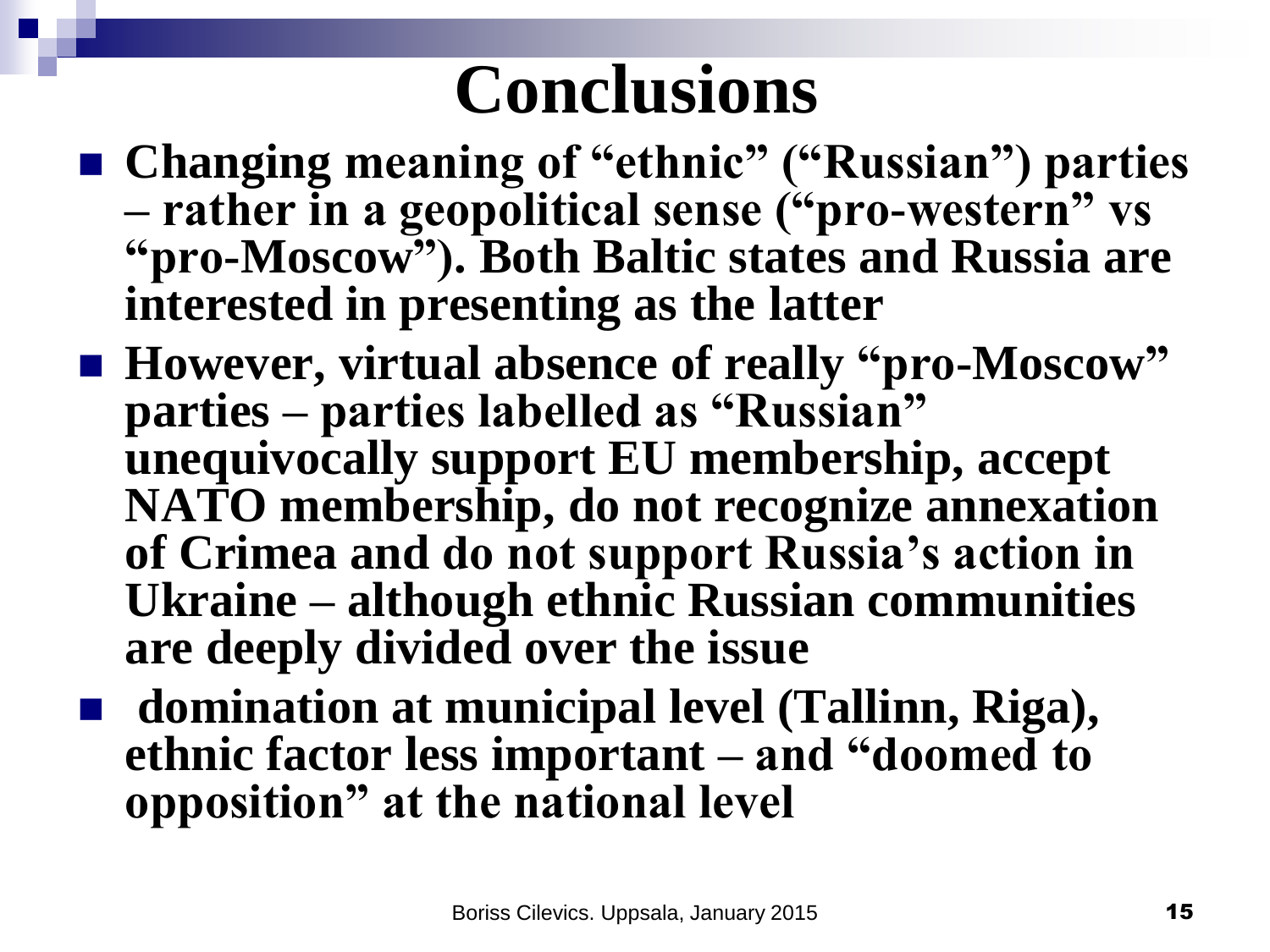- Keeping control over the state government in the **hands of "state nation" is seen as vitally important, the state is perceived as a guarantor of the rights of Latvians/ Estonians**
- Russian-speaking minorities are accepted as **friends, colleagues, family members – but not as equal citizens, unless they "prove their loyalty" by accepting official model of integration**
- Integration understood in a cultural sense: distinct **identity limited to some designated areas (family, religious communities, "ethnic cultural associations")**